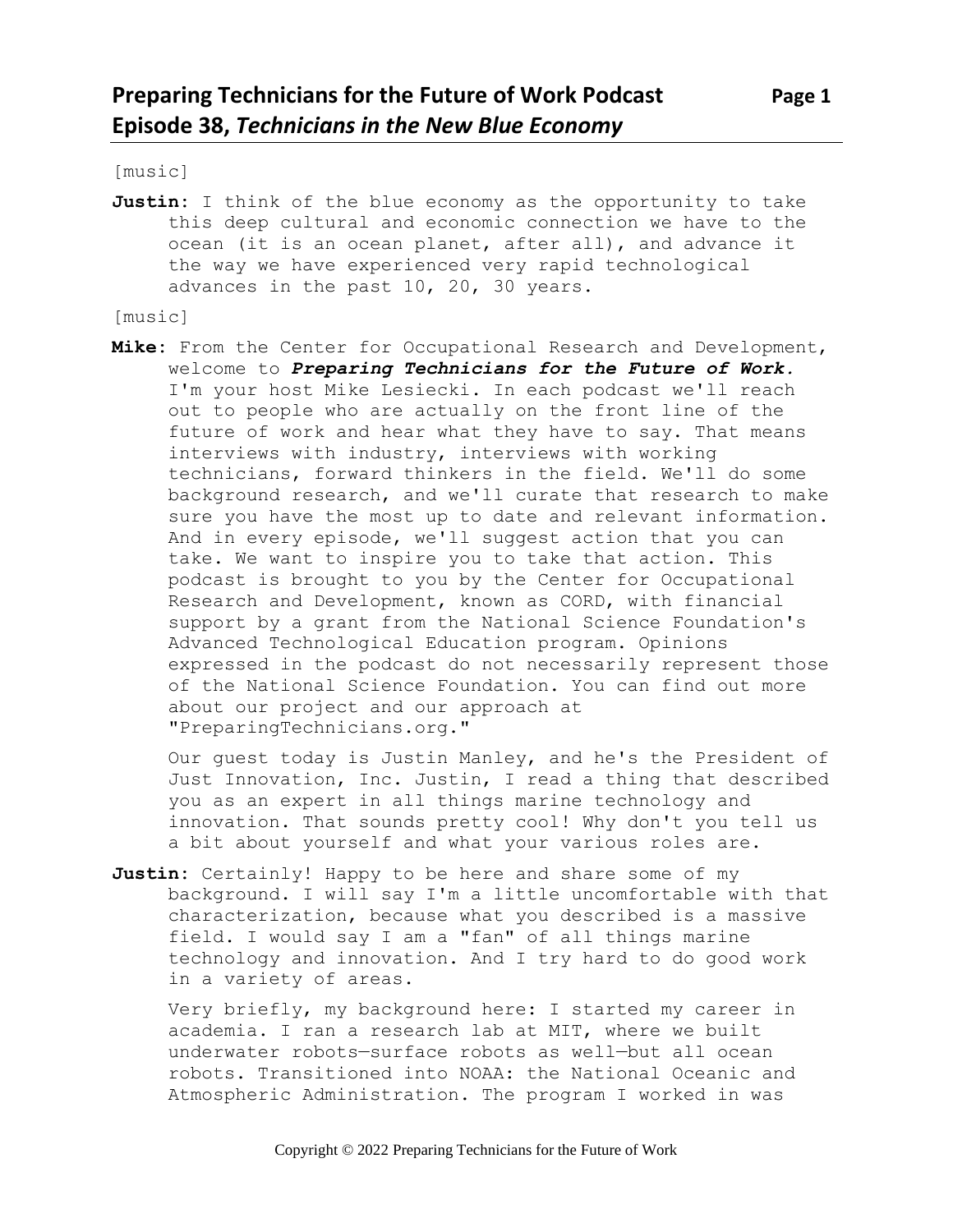#### **Preparing Technicians for the Future of Work Podcast Page 2 Episode 38,** *Technicians in the New Blue Economy*

called Ocean Exploration. And, in fact, I helped fund the development of technologies like underwater robots or instruments designed for ocean exploration.

Eventually, I transitioned into industry. And I've worked for startup companies and big publicly-traded corporations in a variety of roles, mostly all about connecting that technology to its end users—to its customers. And for the past seven years now, I have been running an advisory practice focused on both ocean technologies (all things "ocean") and robotics. And the real goal is still that same question, which is to help end users understand innovative technologies and find the right solutions to meet their needs.

These days, my primary activities are in the areas of ocean-impact investing and ocean philanthropy. I'm also very, very involved in the "professional society" space. So, I'm the President Elect of the *Marine Technology Society*, one of the leading organizations for practitioners and users of marine tech.

- **Mike:** That's perfect, Justin. That's quite a background. Gives you a real perspective. You know, our project—at "*Preparing Technicians for the Future of Work*," we want to focus on what technicians need to do out there in this economy. And Justin, can I call it the "Blue Economy?" Should I call it "Blue Tech?" How should I refer to it?
- **Justin:** I wish I could tell you that there is an obvious known and agreed standard. The reality here is, yep, the "Blue Economy," referred to sometimes as the "New Blue Economy," "Blue Tech," "Ocean Tech," these are all terms that get thrown about. There is no good definition. But I think maybe it would help to articulate a little bit about what those various terms might mean in reality.
- **Mike:** Sure. What does it encompass this "New Blue Economy?" Is it resource mining? Energy generation? Exploration? Farming? Is it all those things? What is it?
- Justin: So, it is! That's a great list. The way I like to think of "blue tech" or "ocean tech..." If you think about all of the developments that we've experienced over, say, the past 20 years, driven by personal computing, the internet, cellular telemetry, smartphones, flat panel TVs, if you want, right? All of those kinds of trends, and the technologies behind them. And you translate those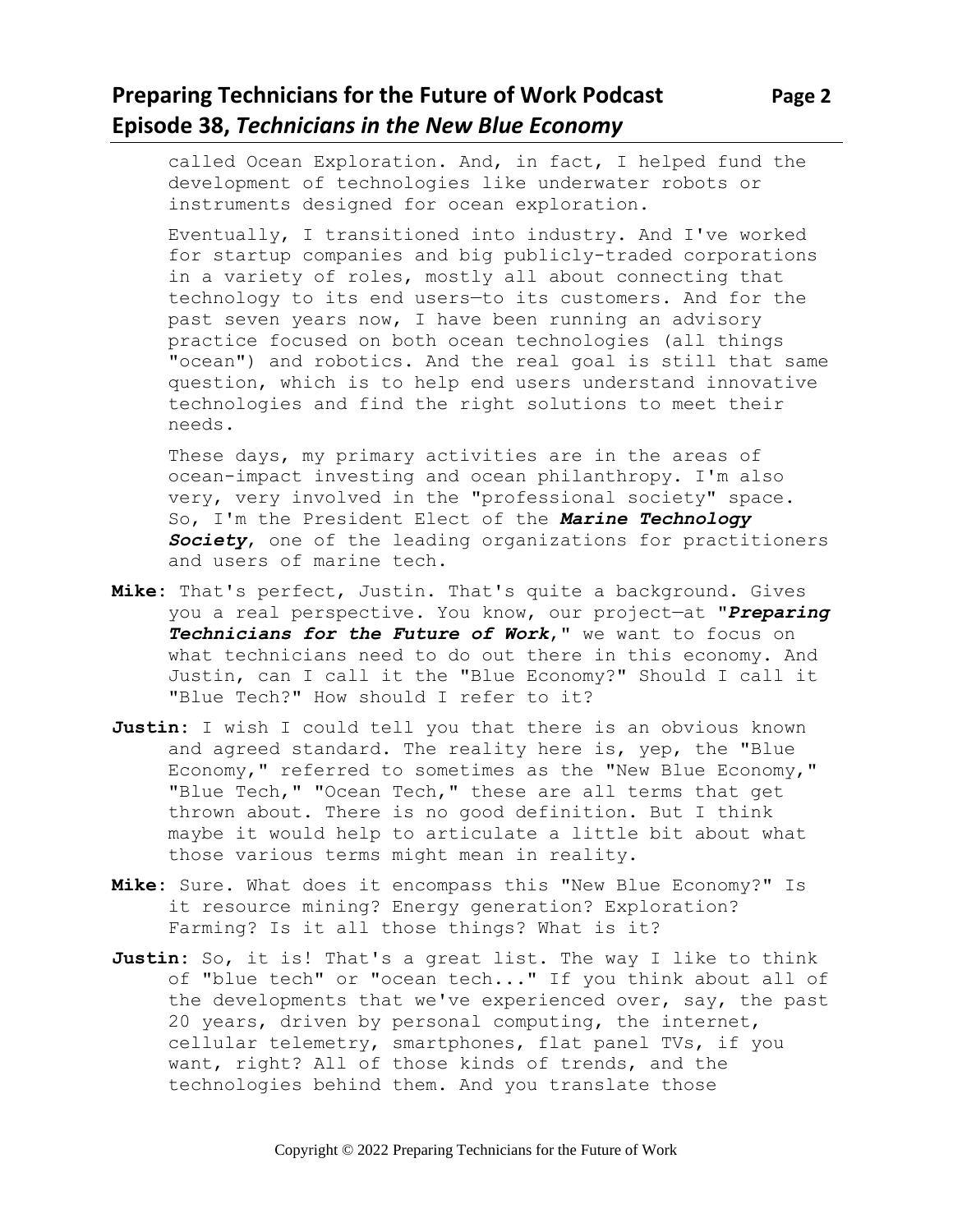#### **Preparing Technicians for the Future of Work Podcast Page 3 Episode 38,** *Technicians in the New Blue Economy*

innovations into an "ocean economy." And that's where you get the things like shipping.

Ships are one of the oldest sophisticated machines human being have built. The first person to roll a log across a river: that was a ship (in a manner of speaking)! And so, it's a very historic field. Very slow to adapt. And there are ships sailing our oceans that predate the personal computer!

There's industries like offshore energy, oil and gas, offshore wind (which is a rapidly growing field), where very expensive assets built and designed over years, and then they operate for decades.

There's fishing—another one of the oldest industries, right? We've been catching food in the ocean forever, essentially, since we've been a species. And that industry as well can be very slow moving and slow to adapt.

So, I think of the blue economy as the opportunity to take this deep cultural and economic connection we have to the ocean (it is an ocean planet, after all), and advance it the way we have experienced very rapid technological advances in the past 10, 20, 30 years. So, I realize it's a little vague, but it's a framework that I find very useful. And hopefully that helps folks think about this field.

- **Mike:** It does. I like the idea of considering it a framework. That makes sense. If you were to think now, from your experience, those technicians working in this environment. So, from that standpoint, from a technician standpoint, what sort of skills would a technician need to work in this new blue tech economy? And how do you know what those skills are? How do you know those things, Justin?
- **Justin:** Yeah. Bear with me, if this is a slightly long-winded answer. But it's a very important question! At the first level, the good news is, I think a lot of the skills a Marine Technician in the new blue economy needs are very analogous to the skills you might see in many of the trades. So, I think about an electrician that might come to my house and do some wiring. Or maybe install a sophisticated wireless home theater system. The people who work on HVAC systems. My personal HVAC system is a forcedhot-water system. So, there's plumbing. There's an electrical computer control. There's mechanical parts, right? There's a thermostat. So, a lot of those same elements and skills will translate into this environment.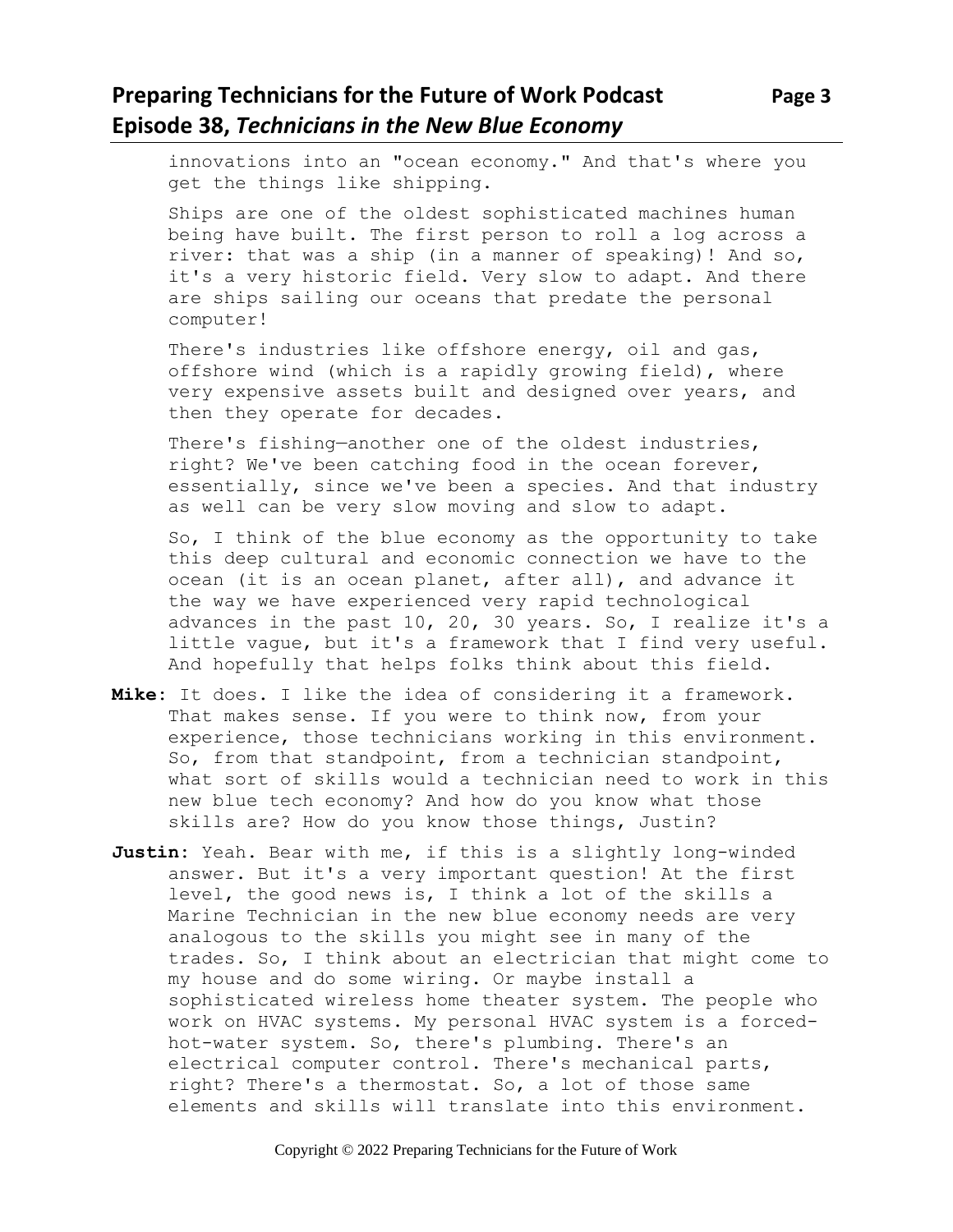# **Preparing Technicians for the Future of Work Podcast Page 4 Episode 38,** *Technicians in the New Blue Economy*

And what are those? Those are understanding of electronics. At a theoretical level. You don't have to design a circuit, but you have to be able to look at that control unit for a boiler and not be scared off. You need to be able to pull out a multimeter and take a measurement. You need to be comfortable picking up a tool—a wrench. (Not often a hammer! We don't use a lot of hammers!) That's the good news. Very similar skill sets.

Then we ask ourselves, "Well, what makes the skillset of a marine technician different from, say, an HVAC technician?" Well, so now we deal with a couple of things. One is Lifestyle. We can talk about that in a little bit—but "the nature" of what it means to have one of these jobs.

Another is the Environment. The ocean environment is harsh. So, now we take systems and they go into waterproof housings. And you have to worry about O-rings, and sealing, and connectors.

We go into an environment where there's Biology. So, you have to understand how does corrosion or biofouling impact a system. You might be working in a fish farm. And there you not only need to understand the technology of the farm, but the fact that you're in a biological system, and how does the technology and your product, in this case, let's say "fish," interact.

So, we start with a set of skills that I think are perhaps not commonly available, but easily obtained through some traditional education. And then you have to move them further into the marine technology value stream and specialize just a bit further. Hopefully, that's a helpful framework. Happy to continue to dig on that if you have some further detailed questions.

- **Mike:** I do have a follow up. So, what you're saying is that it makes more sense to start with a technician who has electromechanical type of skills, and then give them more in the marine side. As opposed to starting with a marine side, and giving them the electrical mechanical skills. Is that correct?
- Justin: Thank you for laying that out. That's a way of going about it. I'll offer that as a suggestion for folks who may be interested in this field and may say, "Oh, I work in HVAC. And I want to become a marine technician." My message is one of encouragement. You can translate.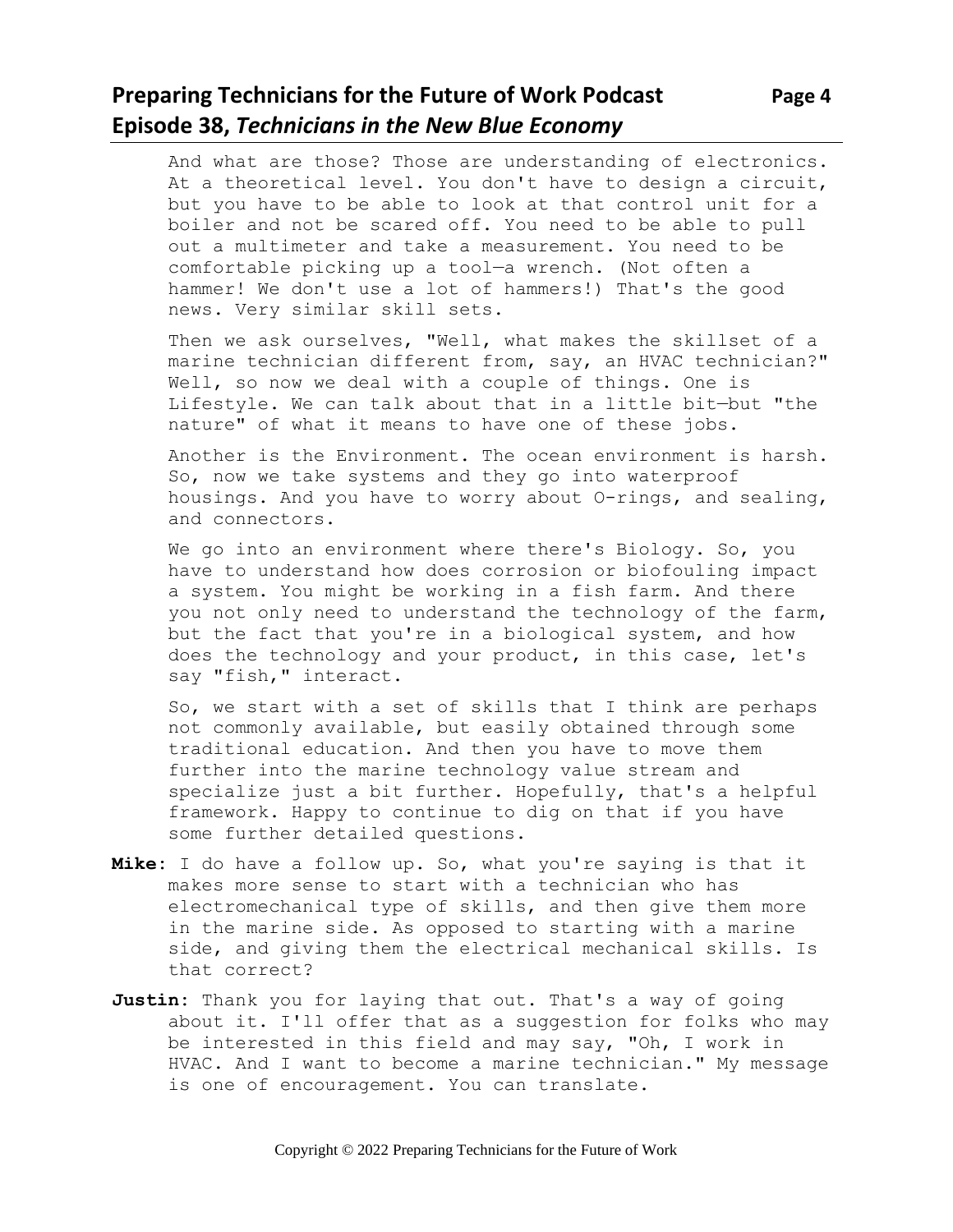# **Preparing Technicians for the Future of Work Podcast Page 5 Episode 38,** *Technicians in the New Blue Economy*

If you want to become a marine technician, and you're just starting out, you don't have to do that. In fact, another way to go about this, which I've often seen, for example: someone might get into marine science, let's say. And then recognize that they have technical aptitude, and frankly recognize that there's probably a better living to be made as a marine technician than as a dolphin trainer. (I love dolphin trainers, right? They're really important! But there's only so many jobs for dolphin trainers. There's a lot more jobs for technicians!)

So, to answer your question explicitly, I think that transition can go either direction. And that should be seen as an advantage to people considering careers in this field.

**Mike:** Yeah. Okay, I'm just thinking out loud here. On a recent podcast, we talked about digital agriculture. And they were facing a similar thing, right? You have people that are skilled in agricultural sciences, but not so much in the electrical mechanical side? Or the digital side? It was an interesting conversation. Sounds like it's a similar thing here.

You know, I suppose many of our listeners, just like me (I have to be honest), I don't have a clear idea of what a technician working in the marine environment actually does. Can you tell us a story? I know it's a broad thing, but pick something and tell us a story about what a marine technician might actually do.

**Justin:** Absolutely. And I think the most important thing to think about here is a lot of this work happens in a nontypical work environment. So, one example...

There's a demand for what we call "remotely operated vehicles" (ROVs). These are typically fairly large and sophisticated systems attached by a large cable, often to a ship, sometimes to a fixed structure. And they go down underwater, and they do important things we can't do, because we're not suited to that. Our biology doesn't work in the deep ocean. And these systems require all kinds of support and maintenance. To put it colloquially, a fuse blows. Or a part wears out. And so, these operations, just as one example, are typically run 24 hours a day, because they're very expensive. And you have to optimize the use of that expensive asset. And so, you'll have a crew that's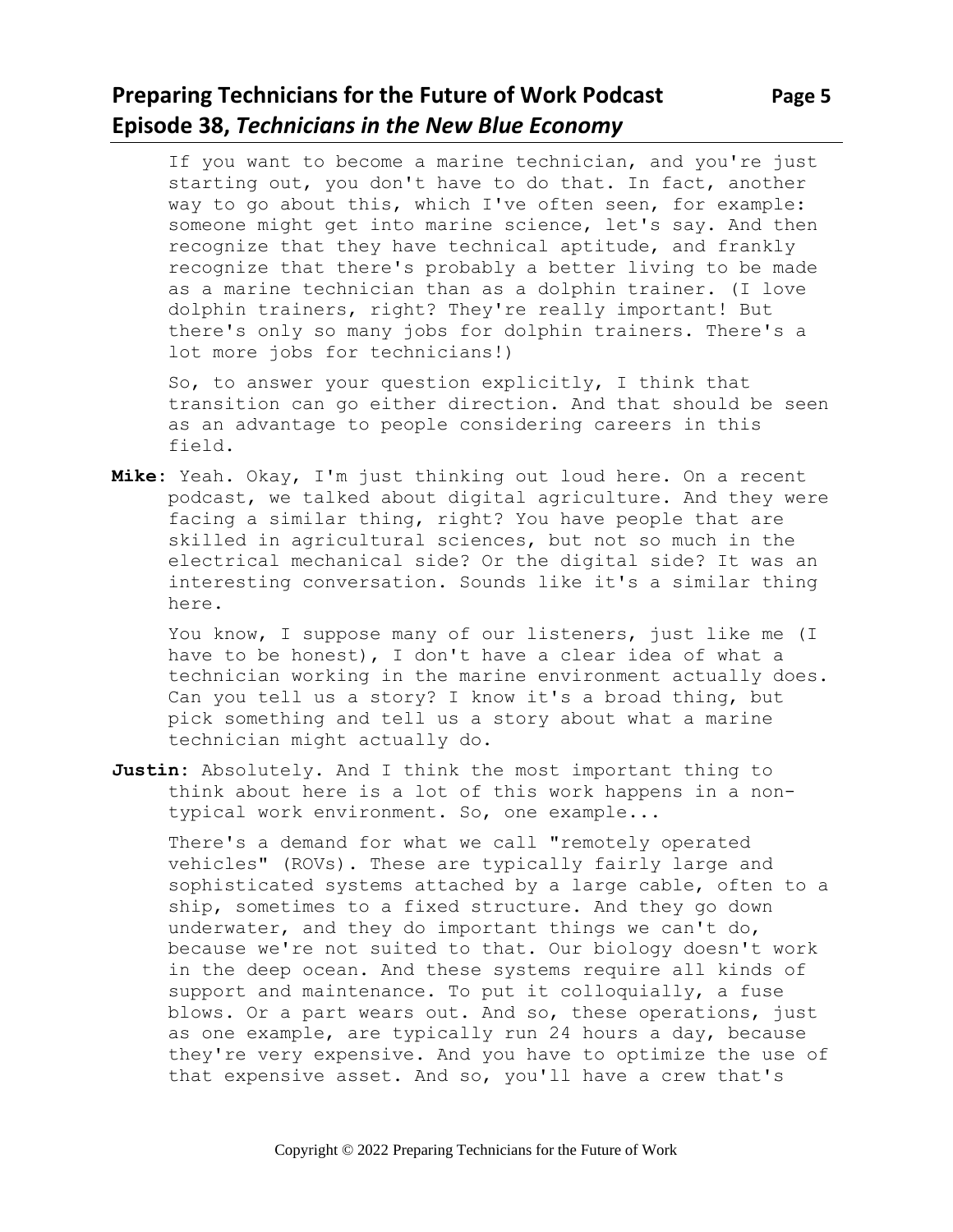# **Preparing Technicians for the Future of Work Podcast** Page 6 **Episode 38,** *Technicians in the New Blue Economy*

designed to rotate. So, a classic is a 24-hour cycle with at least two—if not three—work shifts.

So, a technician might be living on this ship or this platform. So, they might go to work, and go to work for a month straight, and live at work! They're not working 24 hours a day, but they're sleeping, and eating, and recreating, just literally down the hall from where they work. That may be a cold, wet, wavy, seagoing environment. So, you know, seasickness is a thing. It happens to everybody. And so, it can be challenging, though.

For those who it works for, it can be very exciting and a really interesting lifestyle. So, you're at work, that's it! You're working. You're off. You're sleeping. You're eating. Maybe you're watching a little bit of TV. And you're not worried about anything else. You're not mowing your lawn. You're not going home to clean house. And then usually you'll get an extended period of time off. So, that's one way a marine technician might live life and execute on their career.

But, just to be clear, for those who are worried: there's plenty of opportunity to be working ashore, working alongside the sea. A lot of aquaculture facilities are fixed in place. They're either attached to land or not far from land. And there, you might get into more of a "commuting" kind of lifestyle. Maybe take a boat out to the farm, do your work on the farm for a few hours, and then take the boat home. So, you don't have to live on a boat and live away from home for a month at a time to be a marine technician. But that's one of the more unique versions of how life is lived in that career.

- **Mike:** That's an interesting picture. Because I'm sitting here thinking to myself, Justin, I might be a bit nervous going out of sight of land. But you've calmed me down a little bit there! I know what: I'll go as long as the boat doesn't go north of 20 deg N? How about that? [laughing] I'll stay in those tropical latitudes! That'll be better!
- Justin: There's a great expression, usually in the ocean research community, and it sort of says "If coconuts do not grow, I do not go." [laughing]
- **Mike:** Oh, I like it. Oh, I like that a lot. I've got to remember that. Okay, I'm going to shift gears on you a little bit. (But, thank you. That's a good picture that you painted there.)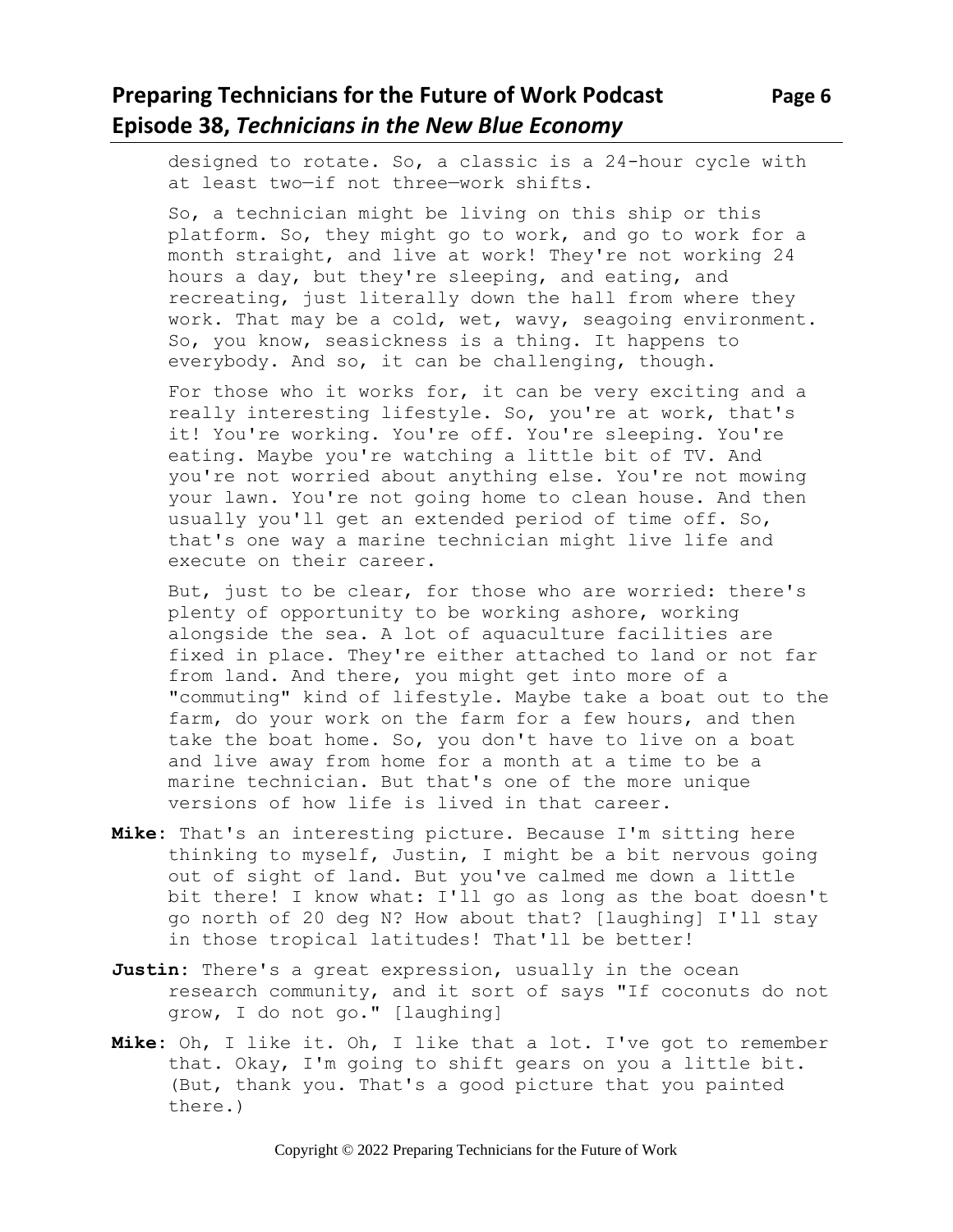# **Preparing Technicians for the Future of Work Podcast Page 7 Episode 38,** *Technicians in the New Blue Economy*

Robotics, that's one of your interests. And it sounds like that's an important thing in this field. It probably has a scope that ranges from autonomous vessels to underwater robots. What does a technician need to know about robotics? Should they know how to program a robot? Or should they know how to essentially integrate a robot into an ongoing system? What's your sense of that? What do they need to know?

**Justin:** So, you're absolutely right. In the ocean economy, there's a lot of growth in—the big picture term I typically use is "uncrewed maritime systems." And this can range from things like a "hobby drone" (that maybe listeners own and are familiar with) that would fly in the air because we use those over water. To robot boats that can be very, very small, to very, very large, to various kinds of robot submarines of a great variety.

But I think the important thing, especially from a technician perspective, is not to be afraid of a robot as "overly sophisticated." There's a lot going on inside many of these robots. But presuming they're well engineered (and they've gotten much better these days), the technician's job is not all that different from supporting... Again, I'll use my HVAC furnace as an example. There are valves. There are connections. There's power. "Is this On?" is still a really important question. "How do I know it's On?" The right light's flashing? Okay, the RED light's flashing that means something's wrong! And there's usually a measure of a troubleshooting manual.

And, in fact, I would argue, again (I hate to make analogies, but maybe this helps)—if you think about a modern automobile. There's a lot of computers in your car. And the first step is you plug another computer into the car, and let the computers talk, to figure out what the problem is. That's a really good analogy to how you might go about supporting and debugging an ocean robot.

So, doesn't mean it's easy, but also doesn't mean you have to go get some immensely massive amount of training or engineering. If you are competent as a technician with modern systems, you can translate into this space. It's about learning a new system, not learning a whole new field.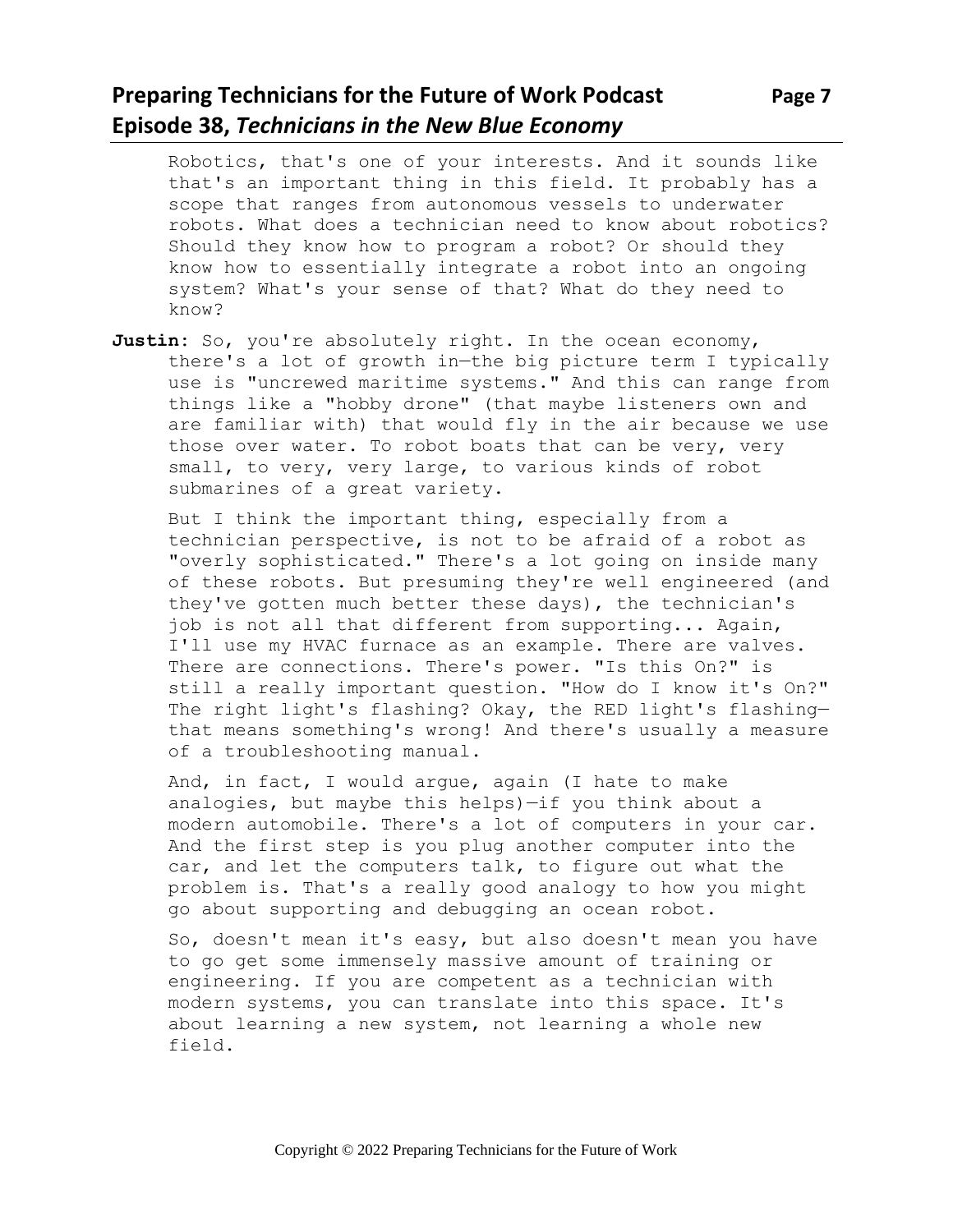# **Preparing Technicians for the Future of Work Podcast** Page 8 **Episode 38,** *Technicians in the New Blue Economy*

- **Mike:** That's a great point. I like the analogy to using a computer to diagnose the computers on a automobile. It just make sense, right, when you think about it that way. But Justin, what about some of these emerging technologies? Have they made their way into the new blue economy? Things like artificial intelligence? Machine learning? What about cybersecurity? What about things like that? Or how much does a tech need to know? Or do they pick it up on the job?
- Justin: So, "AI," "ML"... It's important probably to think of this differently. Artificial Intelligence in its truest form, is just barely being seen in the blue economy. And that's mostly because it demands large, large datasets for proper training and development. And the blue economy doesn't necessarily have the same density of data as other fields. So, Amazon has so many transactions, that it can apply AI very well. The ocean economy is broken up into much smaller chunks. So, AI is coming more slowly.

Machine Learning has a bit more of just powerful use of statistical analysis. Yeah, that's come in. But in terms of a technician's concern, I don't think you need to be a master of those. You may need to understand conceptually that they exist, and that they influence the way equipment functions. But the technician is almost certainly not going to have to debug code or worry about algorithms per se.

**Mike:** Right.

- **Justin:** Cybersecurity is definitely important. And I would argue, in this case, a marine technician should be as comfortable with cybersecurity as maybe a first-level desktop-support IT person.
- **Mike:** Oh!
- Justin: What I mean by that is your average user maybe doesn't understand how the antivirus software on their computer works. But when the helpdesk comes, they kind of need to understand what's going on. Again, you don't have to write the code, but maybe being able to use it and being able to recognize risk signs, for example, right? Being able to recognize, "Hey! Something's running funny with the computer. Maybe I better check that it's infected with some malware." That instinct and that awareness is highly relevant to (I would argue) any technician in the modern world and certainly marine technicians.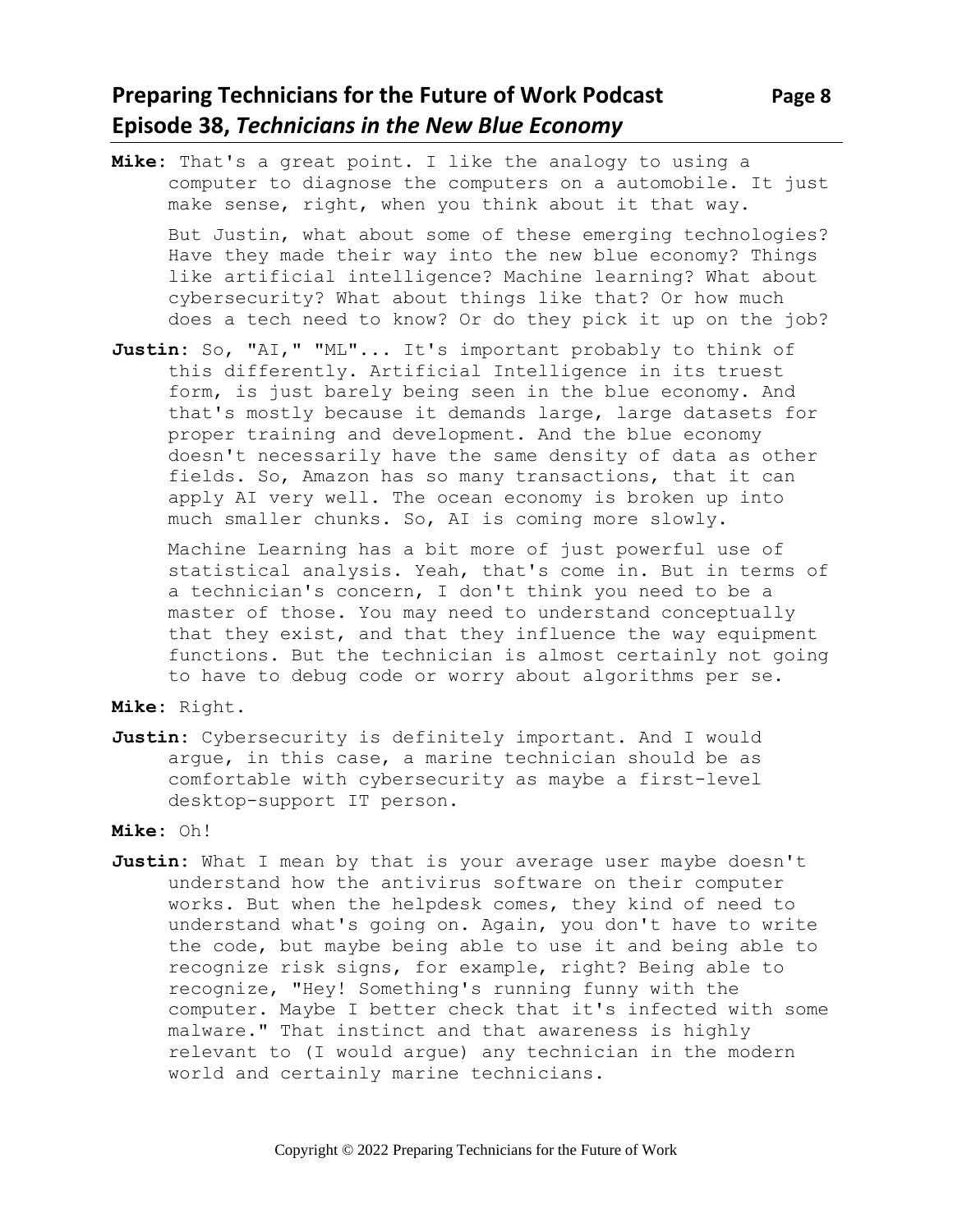# **Preparing Technicians for the Future of Work Podcast** Page 9 **Episode 38,** *Technicians in the New Blue Economy*

**Mike:** I think you're right. I mean, there's that whole realm of technician skills that apply across disciplines, like "troubleshooting," for example, or, as we just talked about "cybersecurity awareness." It's certainly true.

Justin, as we're starting to wrap up today, I was thinking: Is there advice that we could give? Let's suppose I'm an electronics technician. I might be in school. I might be working. If I'm working, I might be thinking about a career change—doing something different. Is there an advice that you might give to someone who's got a good foundation? Or is currently in a program that might think about this as a career: the blue economy? The new blue tech? What advice might you give them? Is there a way they could explore the career? Or what should they do?

**Justin:** Yeah, so absolutely. And I would suggest that there are two parallel paths that I would encourage such an individual to look at. Path one, I kind of call "The Culture" or almost "The Emotional Aspect" of the ocean and the blue economy. And you could engage that by being a surfer. Getting into scuba diving. Getting into boating. Maybe you're a mechanic for cars, and you decided to go check out the local boat yard and see what's going on with mechanics for boats, right? Get exposed to the ocean community environment in a non-working way is actually really, really important. Because it'll help you understand your comfort and tolerance for seasickness, being on water, the nature of how ocean community people—who live every day in that environment—work, act, and feel. So, that's Step One. The good news is, by the way, that should be fun! Right? That should be exciting, and people should enjoy that. If you're not enjoying that, maybe you don't want to be a marine technician. [laughing]

#### **Mike:** Sure.

**Justin:** And then Step Two is "The Professional." And on the professional side, there are many interesting ways to engage. I got to put a "plug" in, right? So, the Armed Forces are a great place to get involved. Right? You can pick up technical skills in the enlisted service: the industry. There are many large companies that still almost follow the "apprentice model." So, you can kind of come in with an Associate's Degree in Electronics Technology, get an entry-level job, and work your way through the field.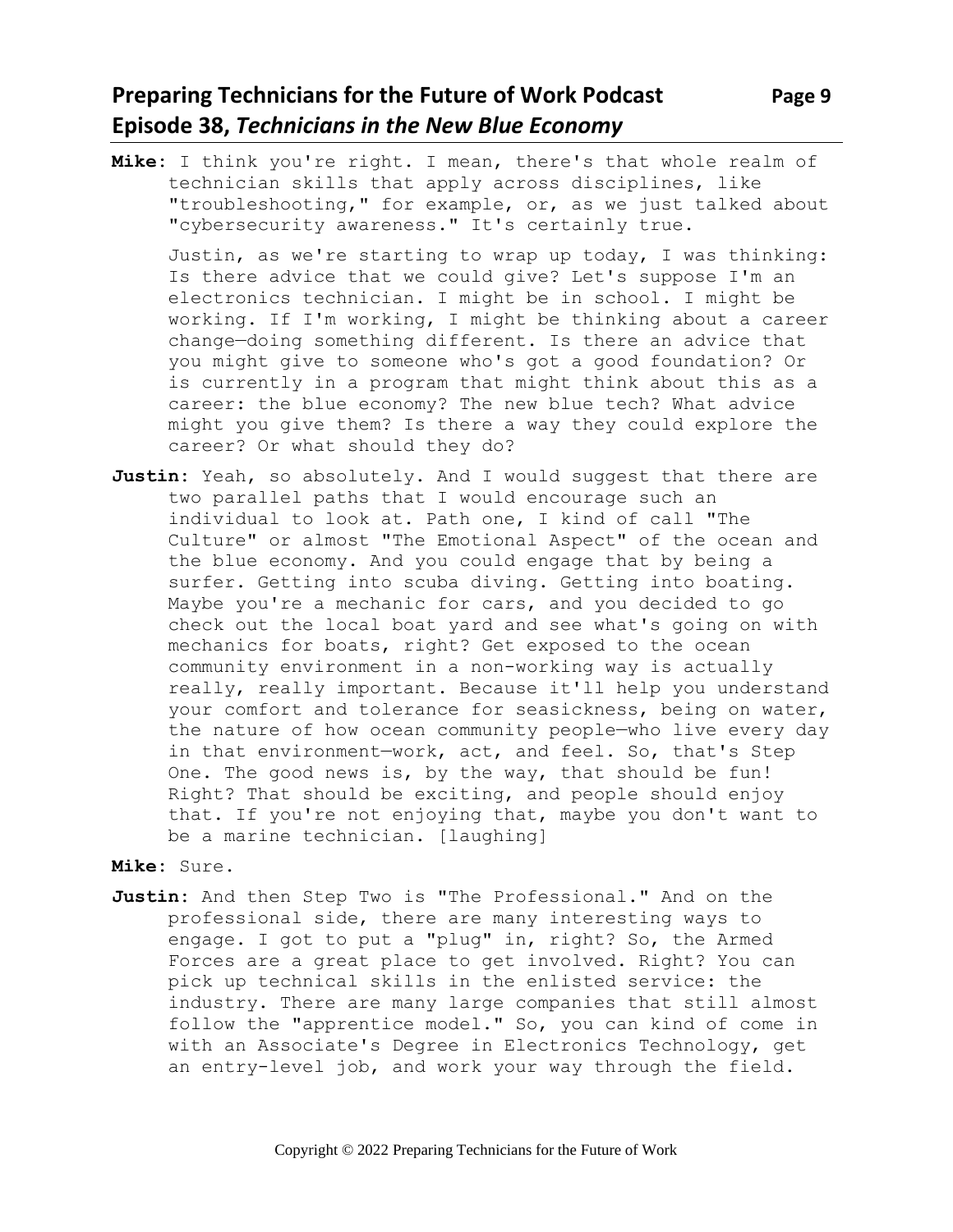# **Preparing Technicians for the Future of Work Podcast Page 10 Episode 38,** *Technicians in the New Blue Economy*

And then there are...we'll call it "The Professional Society." So, I mentioned the *Marine Technology Society* where I'm involved. We collaborate with a variety of efforts to help broker workforce development at all levels of the field. It's not just for highly-trained engineers. We work with student competitions, where we get young people exposed to the field. Where an electronics tech could become a mentor to a student team building an ocean robot, for example. And we have a lot of activity, for example, in community colleges, where we see that kind of activity. So, definitely looking at professional societies or growing industries is a way to go.

And my last comment on this front—so long as you don't have an audience of 8 million people who immediately find me on LinkedIn!—we are a friendly and welcoming community. I try to make time for anybody who raises their hand and asks for advice and help. And I believe that to be true of my colleagues in the industry. So, asking for help and advice is absolutely welcome in this space. And it all harkens back to kind of an "ocean culture" of: if you go out to sea together, you're sharing an experience that, frankly, could be risky, but can also be rewarding. And this is not a place for individuals who don't want to participate with their colleagues. It's a place for teamwork and collaboration. And hopefully, that is sufficiently inviting to your audience and folks to reach out on any of those tasks for further growth.

- **Mike:** You know, it is Justin! And I really appreciate the genuineness of those remarks, and giving people an idea of what this is really all about. I think that's just great! I'd like to put a link in our *Show Notes* to that *Marine Technology Society*.
- **Justin:** Certainly, we're very welcoming. We actually, within MTS (bear with me for a second), we have a thing we call ECOP: Early Career Ocean Professional. And what that means is, for people who are within 10 years of their last degree (and that degree could even be an Associate's Degree), you can basically join that community. So, let's say you got an Associate's Degree in Electronics Tech.

**Mike:** Yes.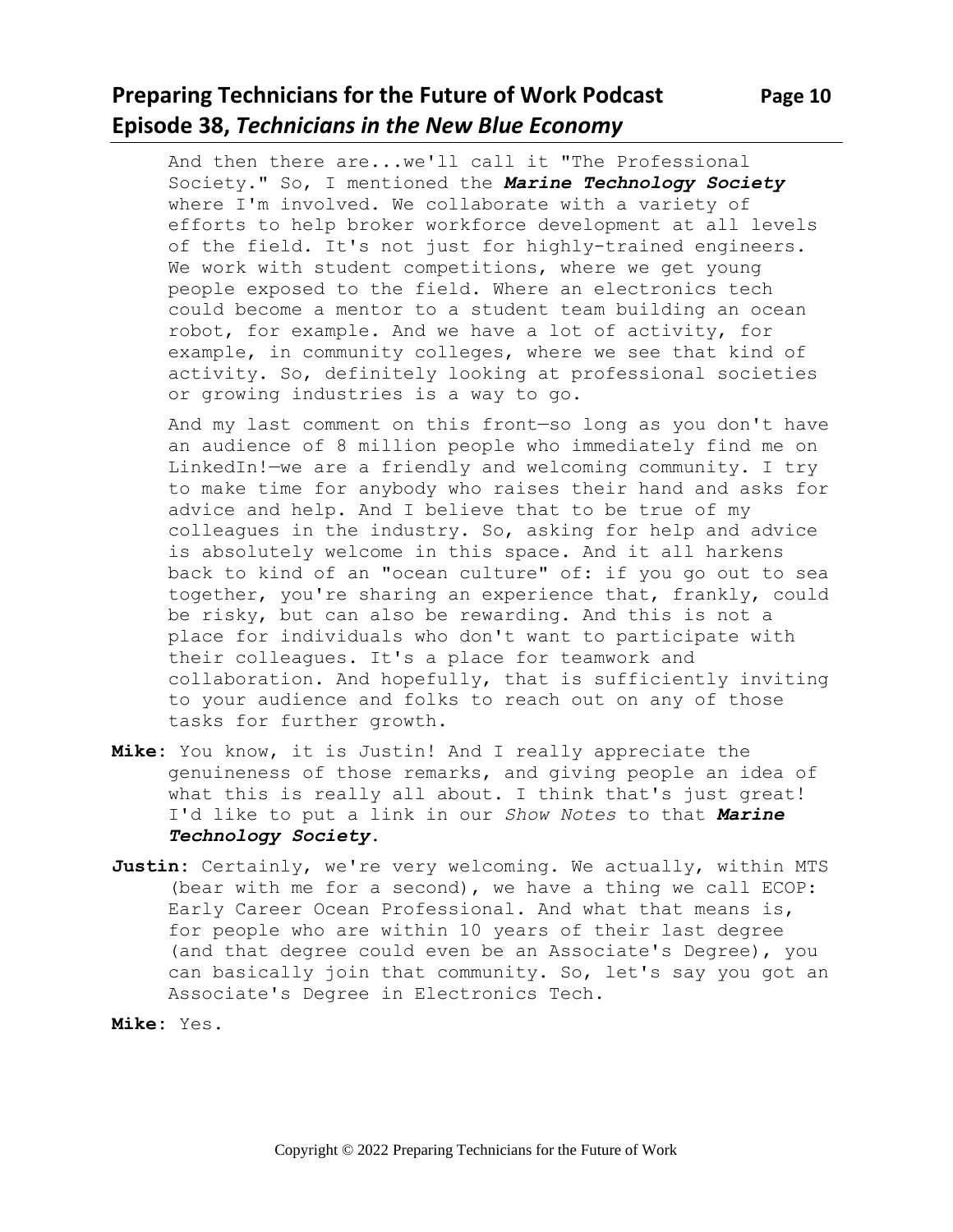# **Preparing Technicians for the Future of Work Podcast Page 11 Episode 38,** *Technicians in the New Blue Economy*

- **Mike:** Darn good idea! I'm going to make sure we link into that in our Notes. Justin, thank you, again! It was such a interesting perspective on—let's call it—the New Blue Economy. And your perspectives on what people do, and how they think—just really valuable! And I want to thank you, on behalf of our project, *Preparing Technicians for the Future of Work.*
- **Justin:** My pleasure. I appreciate the opportunity to share some thoughts. And look forward to growing this "new blue economy" together!
- **Mike:** Thank you again.

```
Justin: Cheers!
```
**Mike:** Listeners, today, you heard Justin paint a picture of a unique working environment in the ocean economy. You know, really, there's new opportunities to work in areas that involve autonomous vessels, robotics, automation, sensors, marine technology, marine science, electromechanical skills, all these merging into really a new type of environment for a technician. So, your task today is to find out more about this "new blue economy."

And there's links in the *Show Notes* to the *Marine Technology Society* and to two National Centers for more resources and more information.

I'd like to acknowledge that our podcast is produced by John Chamberlain at CORD. Thank you, John, for all the excellent work you do in this series. And our project is led by Principal Investigator Ann Claire Anderson at CORD. Thank you, Ann Claire.

Today, as you access this podcast from the website, you'll see a link next to the *Show Notes* that says, "Feedback Survey." Take a moment. Give us some feedback on how we can improve this podcast series. And finally, thank you, our listeners, for *Preparing Technicians for the Future of Work!*

[music]